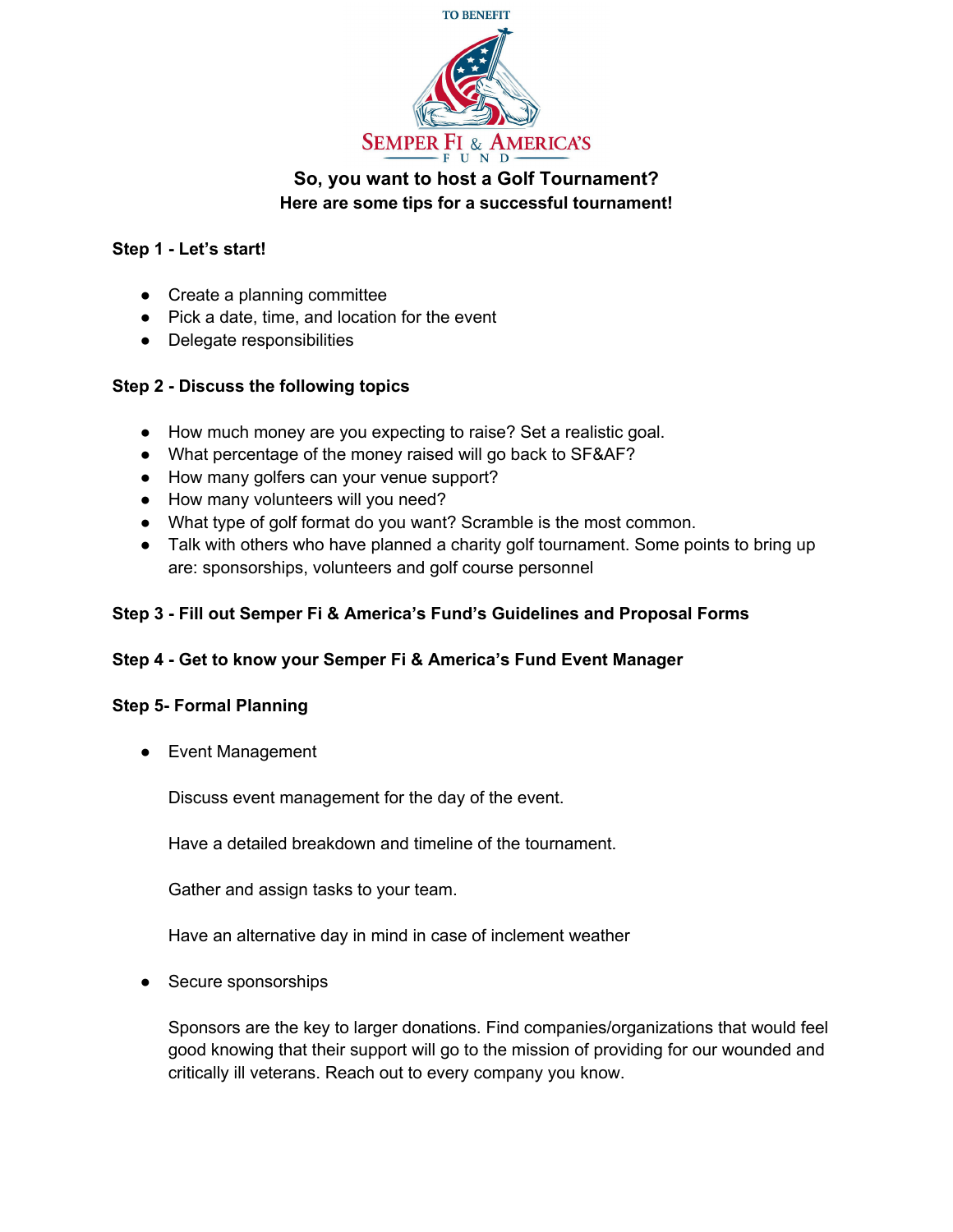● Secure volunteers

Make a list of all tasks and duties for before, during and after the event. Make sure you have all positions staffed.

● Building Attendance

You need golfers to have a tournament and to build donations. Golfers will play in your event if they know it will be fun, it will be worth their time and if they understand how their money raised will support wounded and critically ill service members through the SF&AF. If 9 committee members each bring in 4 foursomes, you will sell out your tournament.

● Promoting Your Tournament

Make a plan for promoting your tournament. You'll want to work with a graphic coordinator for promotional materials. Think of all the types of media- social, print, tv and radio if you can get it pro bono. The SF&AF will post your event on our website and twitter.

● Fun & Games

Build some fun into your Golf tournament. Games and contests make it fun and memorable. There are usually many different levels of golfers, games and contests to keep the play casual. It also gives you an opportunity to have more winners and this makes for a better tournament.

● Great Prizes

Great prizes, show the quality of your event. Provide quality and unique prizes. Try to trade with sponsors. Prizes include: Tee Package - Given to the golfers when they arrive. Contest Prizes, Winner Prizes, Raffle Items, Auction Items.

● Budgets and Accounting

Find a volunteer with a bookkeeping background to make a budget and take care of accounting for all the monies. Watch your spending so that your event will be profitable and increase the donation. Talk to your accountant. *\*Tip:* Negotiating deals with potential sponsors is always a great way to cut down costs associated with this sort of event.

● Food & Beverage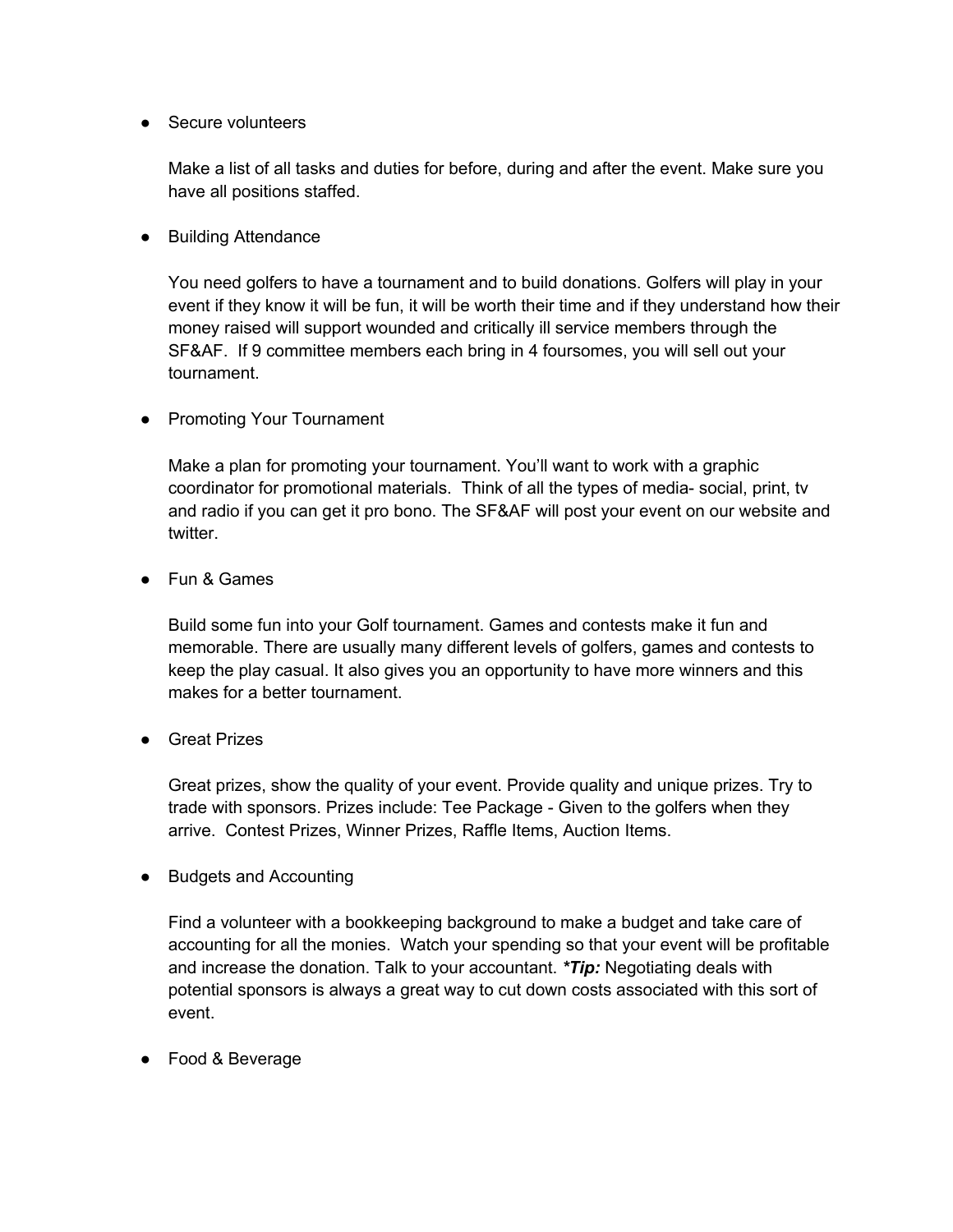Provide great food. Decide whether you want to have a cash bar or if your sponsors can help pay.

● Lodging

Make a deal with a local hotel for out of town guests.

● Signage

Big beautiful signs look professional. Work the best deals to get the best, quality signage. Make sure that your sponsor signs are well done and in strategic places.

● Photography & Video

Have a good photographer and share photos as soon as possible. Include photos in all of your packages. Consider a video. It is a great opportunity for a sponsor to get exposure.

## **Now for all the fun! It's Tournament Day!**

## **Step 1 - Time to Tee off**

- Create a detailed schedule.
- Keep registration quick and simple.
- Have informational SF&AF brochures and flyers to pass out
- Have lots of fun

## **Step 2 - Dinner, Auction & Awards**

What better way to celebrate with all the participants than with great food, drinks, an award ceremony and a chance to promote the mission of the SF&AF and build donations. A cocktail hour and auction before or dinner and award ceremony and auction is a great and successful way to start or continue the festivities and raise more funds. Have someone speak on behalf of the SF&AF. Take time to give proper recognition to sponsors and winners so that they will want to support the event for years to come.

## **Step 3 - After all the fun is done**

- Have a clean up crew
- Return equipment
- Finalize finances
- Personally and publicly thank everyone involved with the event (sponsors, coordinators, participants, volunteers, etc) for making it successful.